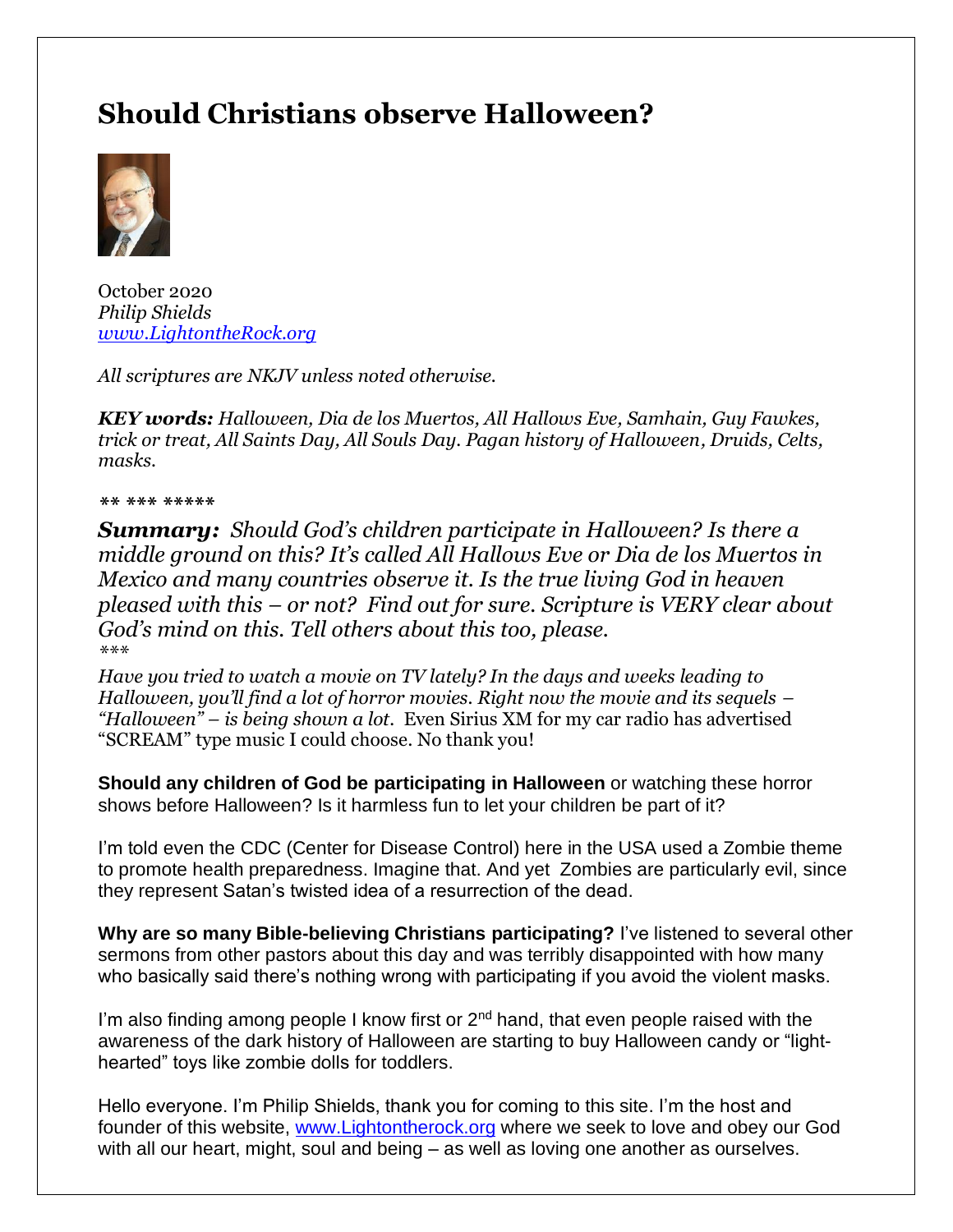I'm going to cover this topic of being involved in Halloween in **2 sections** today:

- 1 –What are **the clear black and white Biblical directives** on this?
- $\bullet$  2 for those who need more: I'll review the pagan history of this very dark holiday. Yes, I know, and I'll cover it too, Catholic Christianity had a part in promoting this day as well.

**WHY am I talking about Halloween?** I'm seeing more and more of *God's children becoming lukewarm about this topic.* It's no big deal in their minds. And some are beginning to participate. First, by not feeling it's a big deal to God. Second, by handing out treats at the door on Halloween. And finally, some are descending into outright participation with their kids going trick-or-treating. People calling themselves Christian often see nothing wrong with dressing up their son as Superman and having some fun. But in doing so they miss the occult origins and even Satan worship in some cases by some.

# *Children of God, we are entering a period of darkness. I mean that several ways:*

- *It's literally getting darker. Summer has passed and we're entering the next months of shorter days and longer nights.*
- *I believe every year that passes is a year closer to the times of profound spiritual darkness too that will envelope the whole world like we've never seen before.*
- *This period of spiritual darkness is demonstrated in one holiday perhaps more than any other – Halloween, a night that actually celebrates the forces of darkness.*

I'll show a few graphics of this very dark and evil night rooted in Satan our Enemy himself. It's a time when our Enemy focuses on DEATH, on fearsome sights, on what's BLACK and dark, on what's fearsome and frightening. I know, it can also be a lot of fun for children to get all dressed up in costumes and masks and come home with lots of free candy, but does that make it OK with God?

I agree with a friend who said he believes that terror, fear and anxiety did not even exist until Heylel (real Hebrew name of "Lucifer") and his band of rebel fallen angels attacked God and become the Adversary (what Satan" means). Yeshua said "I saw Satan fall like lighting from heaven" (Luke 10:18). I cover this in more detail in my sermons about demons.

Adam and Eve seemed happy and content until they encountered the Serpent (Satan). There are many scriptures that say demon-possessed persons were "tormented". (Matthew 8:6; Luke 6:18; Acts 5:16). When people are right with God, there should be no torment. Perfect love casts out fear and torment (1 John 4:18).

Is there a clear black and white statement from God about keeping days that have pagan roots? Absolutely. Actually there are quite a few, in fact. Here's one… and more to come.

### **Deuteronomy 12:29-32**

"When YHVH your Elohim cuts off from before you the nations which you go to dispossess, and you displace them and dwell in their land,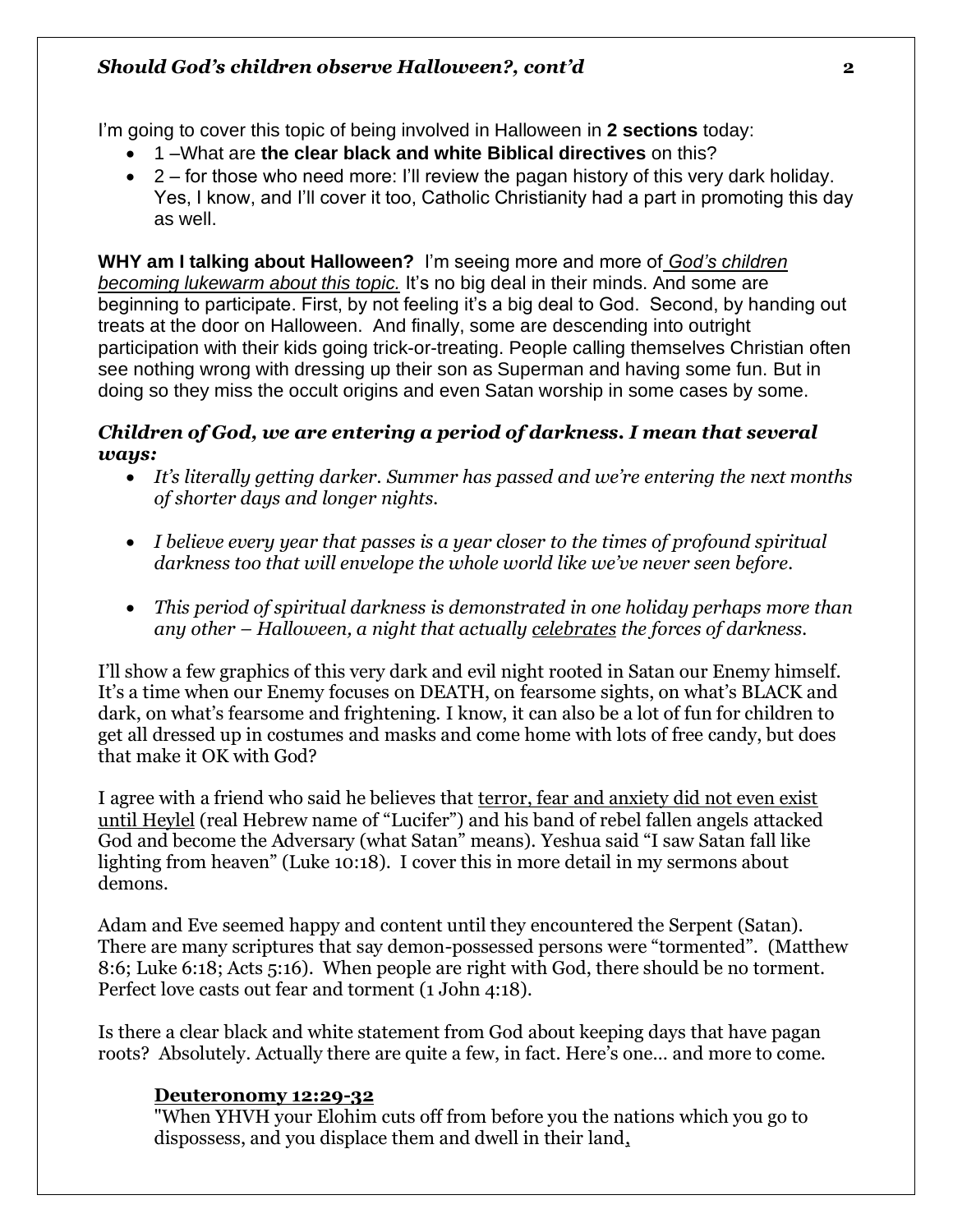30 take heed to yourself that you are not ensnared to follow them, after they are destroyed from before you, **and that you do not inquire after their gods, saying, 'How did these nations serve their gods?** *I also will do likewise.*'

*31 You shall NOT worship YHVH your God in that way; for* every **abomination** to YHVH which He hates they have done to their gods; for they burn even their sons and daughters in the fire to their gods. 32 "Whatever I command you, be careful to observe it; you shall not add to it nor take away from it."

Some dismiss the passage above because it's from the Old Testament. Don't forget this part of the Bible is all the earliest Christians and apostles had to read from! But there certainly are lots of New Testament scriptures to guide us too. And frankly, I was disappointed with some ministers' sermons on this topic as some didn't even quote any supporting scriptures. All they had was their opinion.

Here's one for starters: **1 Thessalonians 5:22** "Abstain from every form of evil."

Could you imagine Jesus observing Halloween and encouraging his followers to keep it?

We're seeing more and more adults continue participating in Halloween too, especially women it seems. For adult parties, more and more costumes border on the obscene, more gory, more ungodly. We'll show a few on the video version. It's a time when revelers focus on witches, zombies, demons and goblins. Some adult parties are becoming excuses for wearing sexually explicit costumes.

Women seem to especially love Halloween -- or am I wrong? And more and more I'm seeing costumes – especially for Halloween parties – that border on the obscene. Halloween costumes are getting more and more bloody and ungodly. It's a time when the focus is on WITCHES, zombies, demons – all which God condemns. So I hope this teaching helps you leave Halloween forever in your past!

So I hope you will all listen and study this carefully. It will refresh your mind with God's word on the topic. Though there's no "Thou shalt not observe Halloween" – there are many guidelines and principles in scripture to go by for this very dark holiday. And keep in mind that **"the blackness of darkness forever" is the ultimate destiny of demons (Jude 13). This demonic darkness** shouldn't be anything you want to be a part of.

# **GOD IS LIGHT and has no DARKNESS in him**

Darkness summarizes what Halloween is about. God is about LIGHT. Look at the obvious contrast between God's light and Satan's darkness.

### *1 John 1:5-6*

"THIS is the message which we have heard from Him and declare to you, that **God is LIGHT** and in Him is **NO darkness at all.** *If we say we have fellowship with Him, but walk in darkness, we lie and do not practice the truth*."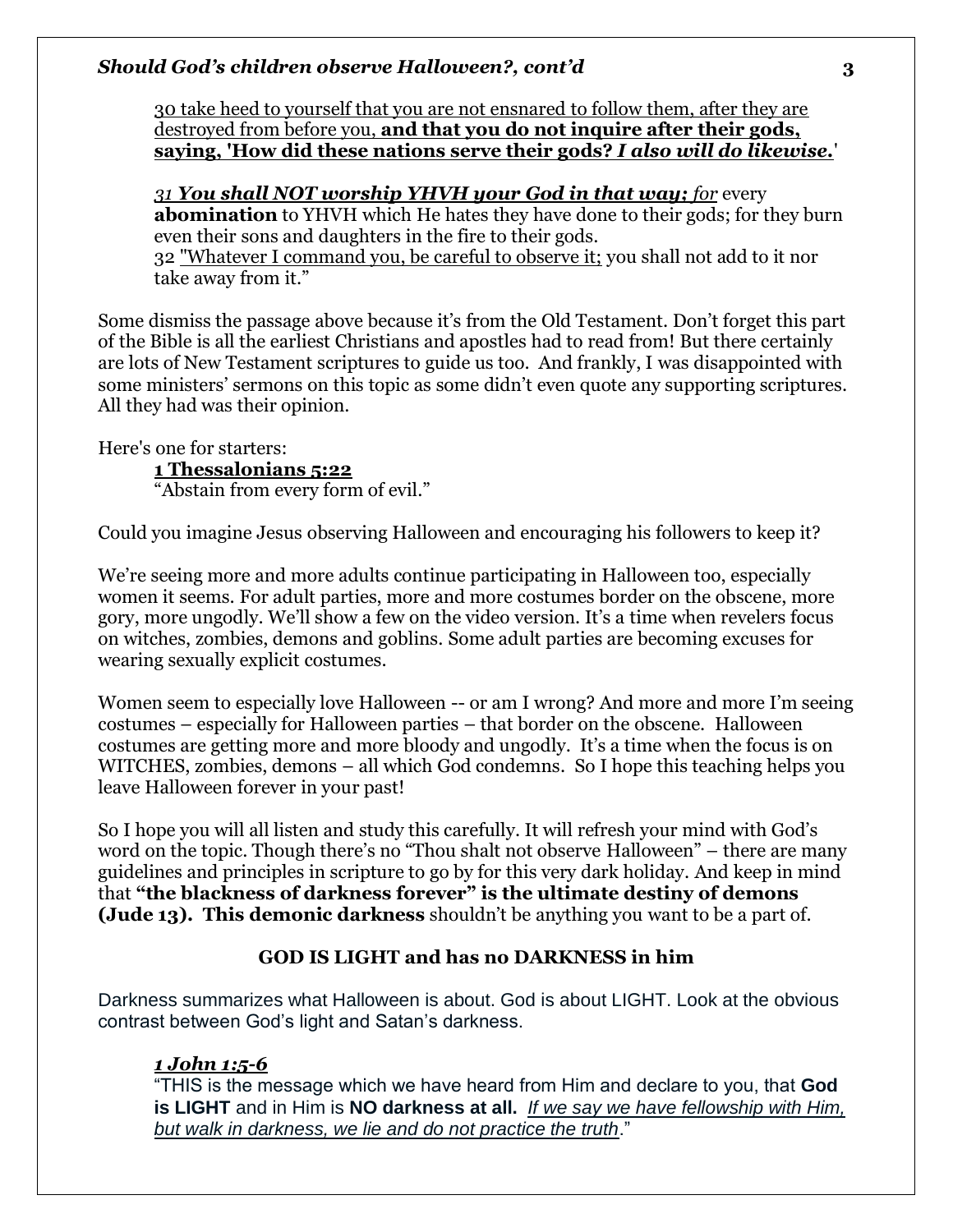#### **[1 Timothy 6:16](https://biblehub.com/1_timothy/6-16.htm)**

"He alone is immortal and **dwells in unapproachable LIGHT**. No one has ever seen Him, nor can anyone see Him. To Him be honor and eternal dominion! Amen."

Halloween is DARK and about darkness.

Do you all remember what the first recorded words of Elohim our God were in the first few verses of the Bible? The world was in darkness. **And Elohim said, "LIGHT BE!"** or "Let Light be!" or you might be more familiar with "Let there be LIGHT".

#### **Genesis 1:1-3**

"In the beginning God created the heavens and the earth. 2 The earth was without form, and void; and **darkness was on the face of the deep**. And the Spirit of God was hovering over the face of the waters.

3 **Then God said, "Let there be LIGHT"; and there was light.**"

#### **2 Corinthians 4:6**

"For it is the God who **commanded LIGHT to shine out of darkness**, *who has shone in our hearts to give the light* of the knowledge of the glory of God in the face of Jesus Christ."

God obviously likes light. And THEN what did Elohim do next? This is a big point!

**Elohim, our God, divided (and other translations say "***separated* **") the light from the darkness (Genesis 1:3-5).** We are children of the light and our lives should not be part of the darkness.

#### **Genesis 1:4-5**

"And God saw the light, that it was good; **and God divided the light from the darkness**. 5 God called the light Day, and the darkness He called Night. So the evening and the morning were the first day"

So the first act God did was bring light to a very dark world, and he separated the light from the dark. Halloween is very "dark". YOU were called to be children of the LIGHT. The darkness should now be behind us! Halloween is darkness!

The light Elohim (God) called Day, and the dark he called night. But he brought LIGHT and You, as children of God's light, have also been separated from, or called out of, the darkness and God wants us to remember we are LIGHT.

#### **Ephesians 5:8**

**"For you were once darkness**, **but NOW you are LIGHT in the Lord.** *WALK* **as children of LIGHT…"**

Is participating in a night that focuses on darkness, evil, demons, witches and mischief – walking in the light? After Paul wrote that, can you imagine Paul encouraging Halloween participation? I can't. He'll have much more to say by God's inspiration.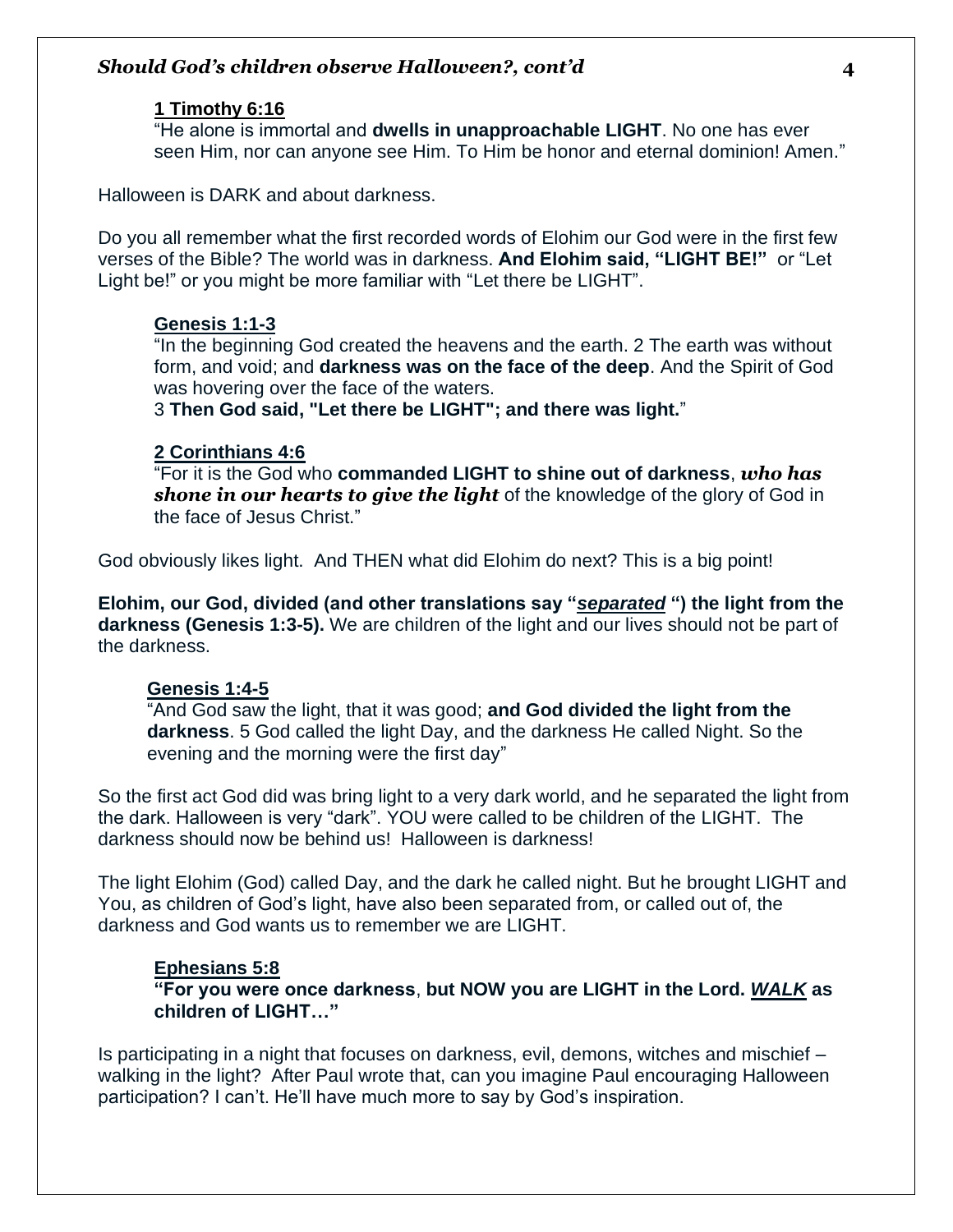God is called "the Father of lights" (James 1:17) and righteousness. Halloween is all about evil. It's that simple. Of all the holidays, this is one I loathe, despise and hate more than any other, and I hope you who hear this will come to see WHY by the time we're done.

God's people: don't be misled and deceived into thinking this is all harmless fun for your children. Nothing could be further from the truth as you will see.

*There's nothing that points to God in the celebration of Halloween*. As much as I don't participate in Christmas and Easter either –though I believe in the virgin birth of God's son through Mary impregnated by the Holy Spirit –and as much as I believe Yeshua was resurrected, most of you know that Christ was not born on Christmas or resurrected on Easter. That's for another time. My POINT is -- at least those days mention and point to Christ, at least in the minds of those who observe them. Halloween does no such thing. Halloween is just flagrantly dark, about the dead, about witches and mayhem and there's nothing even remotely godly about it.

I WILL review its history shortly for any of you skeptics. My point is this: Children of God, come OUT of this world! Do NOT participate in it in any way at all.

#### **2 Corinthians 6:14-16**

"Do not be unequally yoked together with unbelievers. For what fellowship has righteousness with lawlessness? **And** *what communion has light with darkness?*

15 And *what accord has Christ with Belial?* Or what part has a believer with an unbeliever?

**16 And what agreement has the temple of God with idols? For you are the temple of the living God.** As God has said: "I will dwell in the and walk among them. I will be their God, and they shall be my people."

Are you seeing the Bible's focus? LIGHT. Not darkness.

We cannot "mix and match" God's way with Satan's night of evil, demons, ghosts and ghouls at Halloween.

### **1 Corinthians 10:21**

"**You cannot drink the cup of the Lord and the cup of demons; you cannot partake of the Lord's table and of the table of demons**."

Anton LaVey, the founder of the Church of Satan and the Satanic Bible, says Halloween is one of 2 most important days for Satanists (Page 96, The Satanic Bible). Wiccans, modern day witches, say the same. Some have done animal and even human sacrifice around the world on this day.

#### **Colossians 1:12-14**

"giving thanks to the Father who has qualified us to be partakers of the inheritance of **the saints in the light**.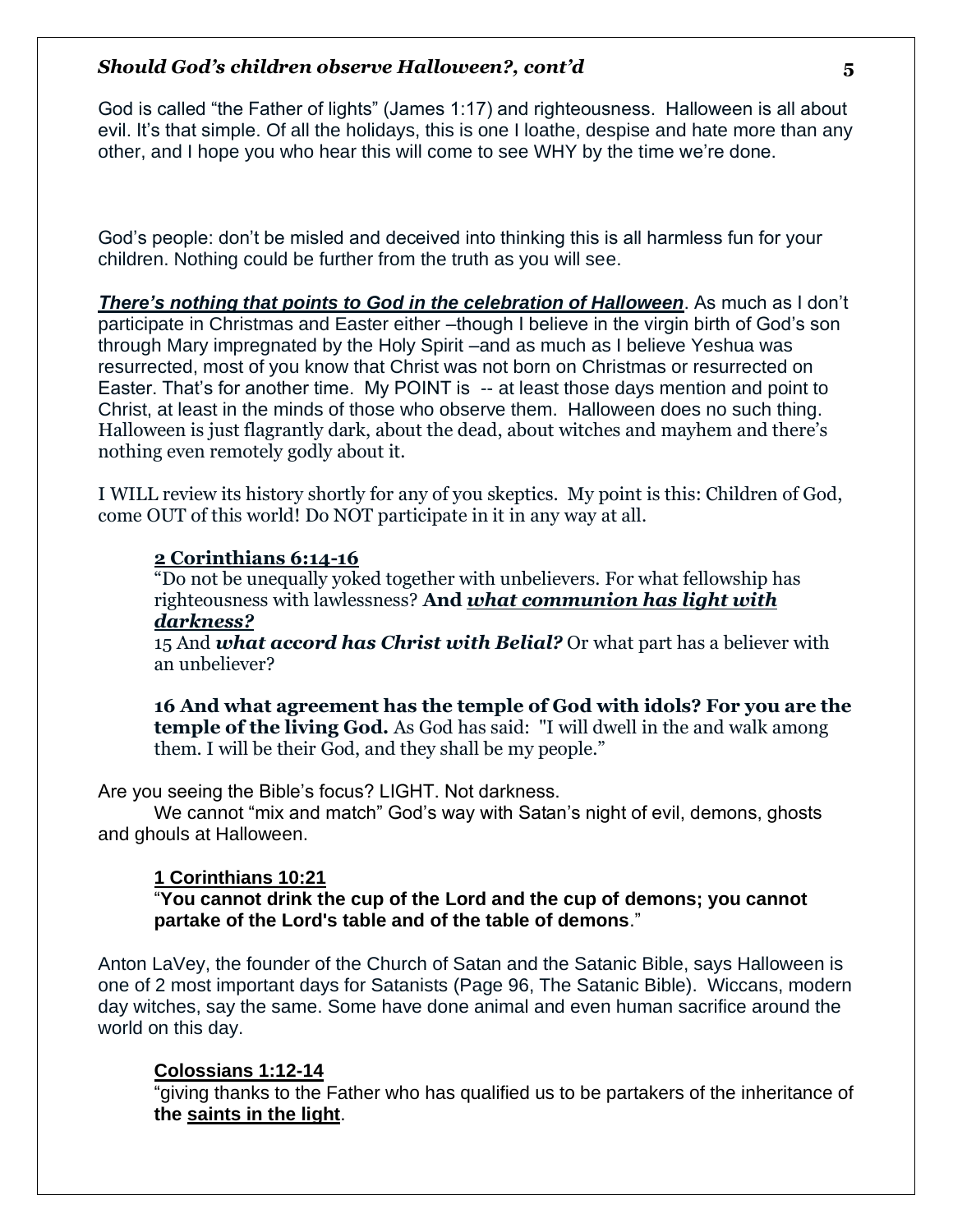13 **He has** *delivered us from the power of darkness* **and conveyed** us into the kingdom of the Son of His love, 14 in whom we have redemption through His blood, the forgiveness of sins.

Anyone delivered from darkness should have no desire to slip into darkness again – which is what happens when anyone participates in Halloween or slips back into a life of sin.

#### **John 1:4-5**

"In Him was life, **and the life was the LIGHT of men**. 5 And **the light shines** in the darkness, and the darkness did not comprehend it."

### **John 1:6-9**

"There was a man sent from God, whose name was John. 7 This man came for a witness, to **bear witness of the Light**, that all through him might believe. 8 He was not that Light but was sent to bear witness of that Light.

9 **That was the true Light which gives light to every man coming into the world**."

#### **John 8:12**

"Then Jesus spoke to them again, saying**, 'I am the light of the world.** *He who follows Me shall not walk in darkness but have the light of life***.**"

*After Yeshua said that, can you even imagine him encouraging his followers to participate in the darkness of Halloween? I cannot! Jesus would NOT be taking part in Halloween!* 

God is not a God of darkness. Sure, he sometimes comes cloaked in clouds and smoke - but even in those case, in its center is his FIRE, his LIGHT, his brilliance -- that no human could behold and live.

There are so many scriptures that warn us not to learn or copy the pagan practices of the nations around us. Earlier we read Deut 12:29-32… and I'll post it again. But what did Catholic Christianity do? They moved their All Saints Day eventually to November 1, and matched Samhain pagan celebrations of the dead the eve before. **Now it was called All Hallows Eve, and eventually came down to us as Halloween.** 

**It started as a celebration and worship of the DEAD. That's still really what its about today.** 

#### **Deuteronomy 12:29-32**

"When YHVH your Elohim cuts off from before you the nations which you go to dispossess, and you displace them and dwell in their land, 30 take heed to yourself that you are not ensnared to follow them, after they are destroyed from before you, **and that you do not inquire after their gods, saying, 'How did these nations serve their gods?** *I also will do likewise.*'

#### *31 You shall NOT worship YHVH your God in that way; for* every

abomination to the Lord which He hates they have done to their gods; for they burn even their sons and daughters in the fire to their gods.

32 "Whatever I command you, be careful to observe it; you shall not add to it nor take away from it."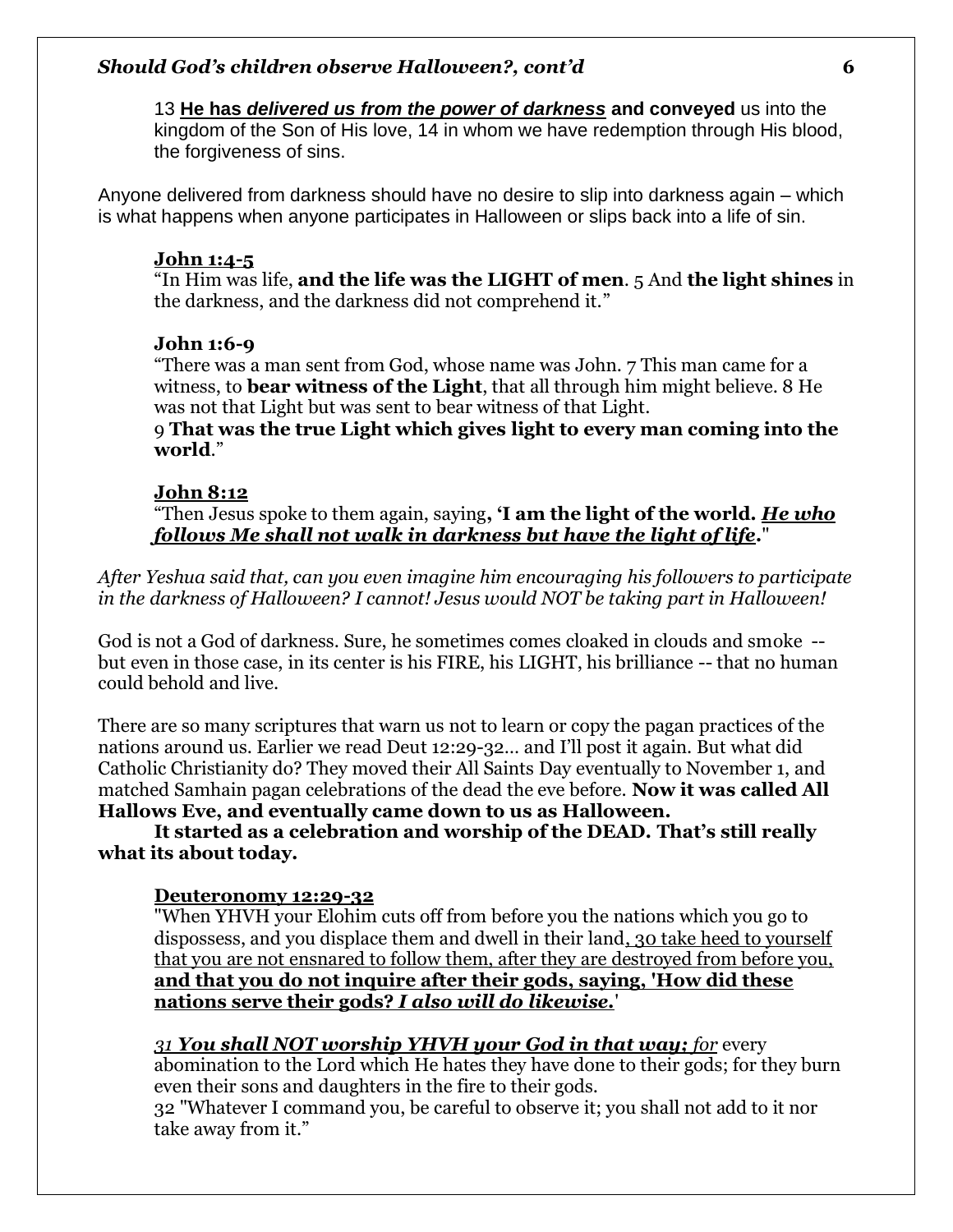So it is NOT OK with our God for us to glorify Halloween by having ANYTHING to do with it. A day that glorifies darkness, witchcraft, ghosts, demons, mayhem, mischief, FEAR and being terrified, and a day of evil of all kinds – brings no glory to God. There are scriptures against focusing on the dead or trying to communicate with them (Deuteronomy 18:10-14).

Mexico calls this time **Dia de los Muertos.** Day of the Dead. It lasts 3 days Oct 31-Nov 2. This totally goes against Bible teachings about the dead – whether they're saints or not!

Halloween has none of the things we are told to be focusing on! Let's read Philippians 4:8, and you tell me if anything mentioned here makes you think of Halloween?

# **Philippians 4:8**

"Finally, brethren, whatever things are **true**, whatever things are **noble**, whatever things are **just**, whatever things are **pure**, whatever things are **lovely**, whatever things are of **good report**, if there is any **virtue** and if there is anything **praiseworthy** — *meditate on these things*."

So even though most of the nations observing a form of Halloween – including USA and Canada, etc. – are mostly "Christian" nations, the USA for example spends over \$8 billion a year on this holiday (for masks, costumes, treats, decorations for the home) to focus on the dead.

**Anton LaVey** - founder of the Church of Satan, said "I'm glad that Christian parents let their children worship the devil at least one night out of the year." Let that sink in!!

# **THE dark, pagan – and "Christian" encouragement to Halloween's HISTORY**

Before I go into details, let me say this horrible, startling fact:

**Halloween has its roots from outright paganism** and influence of Catholic Christianity. **Most Christians through time felt there was a powerful bond between the living and those who had died and gone to heaven.** 

*They also adopted the Celtic belief that on evening of Oct 31st, the veil between the dead and the living was at its thinnest and contact could be more easily made between the dead and the living – even though expressly forbids attempting to contact the dead!* 

**Most historians I've seen agree that the core of Halloween came from the northern Celts, especially in Ireland and Scotland.** 

- **Celtic pagan priests – called Druids -- had a festival called "Samhain" (pronounced Sow-hin). Druids were the upper class of the Celts** – and were their priests, judges, lawmakers, and rulers. **Samhain occurred the evening of Oct 31 as their new year. This is the old roots to this pagan holiday. Halloween we know today evolved over the centuries to what we have today. But from its origins, this was a day to worship Satan.**
- Many believed this night was a thin veil night and those who had died could come back into this world for a time, and that they could communicate back, and did try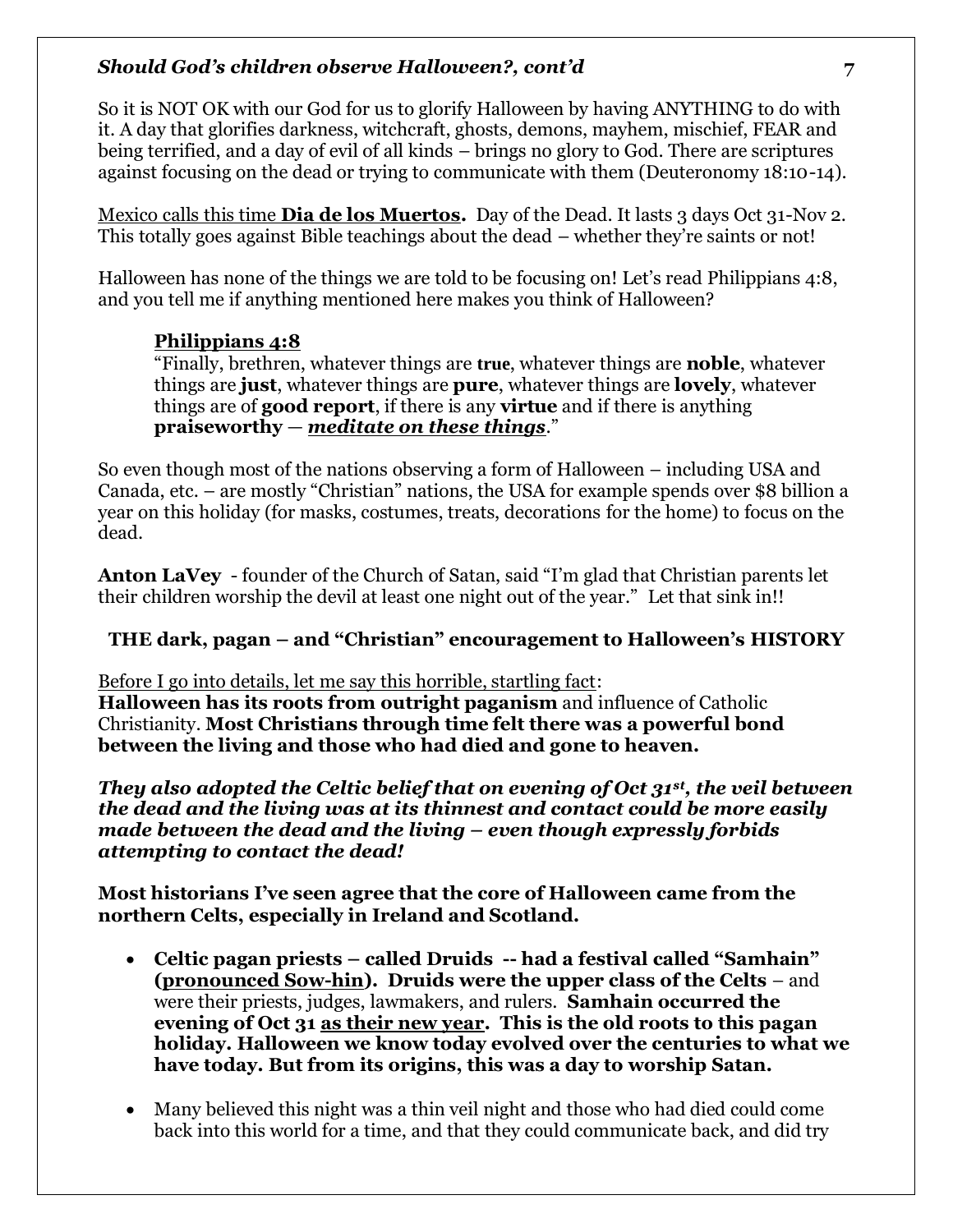to. God condemns trying to communicate with the dead (Deut 18:10-12). Druids believed over time that the dead were reincarnated into new bodies.

- Some of these spirits were said to be vengeful, so to repel them the people would dress up in scary costumes or masks. They would placate the vengeful spirits by hallowing out turnips – and eventually pumpkins – and put a candle inside.
- Druids set up **bonfires** and people told scary ghost stories. The bonfires attracted bugs, which attracted bats – and so the bat was associated with Samhain and of course Halloween. Some Druids performed witchcraft and did worship to Mother Earth (instead of the true living God) – or as some say today -- "Mother Nature".
- Facemasks were always a part of partying and masking yourself so you could do "naughty" things – whether adult or child – and hide your identity.

The rest of the history I will abbreviate. If you wish a full-throated history – you can check out the History Channel's review of Halloween. It's 45 minutes long but quite revealing. <https://www.youtube.com/watch?v=-kxdGLpxIsU>What follows here is a summary of some of the hi-lights.

- Catholic Church to entice more of the Celts and Druid priests to come over to the Church, relabeled this pagan holiday and called it "All Hallows Eve" – where we ended up with Halloween. They made Nov 1st All Saints Day and the night before was to remember them, matching Samhain celebrations also the evening of October 31st. Later Catholics added Nov 2, as "All Souls Day" to remember everyone who have died and not just the saints**. So the ancient pagan Celtic Samhain celebrations got a new label -- And it was now All Hallows Eve – eventually Halloween.**
- The actual verbiage "**trick or Treat"** is apparently less than a century old, but the custom of going house-to-house and hoping for treats, goes back centuries.
- **Part of the evening was to hunt down witches, almost always women**. Probably the vast majority of them were not true witches, but simply country women who had learned to brew natural concoctions to help their children heal, but the power-hungry men of the church labeled them as witches and over the years many thousands of women were burned at the stake.
- The everyday tools of these women brooms, cauldrons, cooking pots, their pointy country hat – became associated with them. Black cats were said to be embodiments of evil spirits or used by these "witches". So Halloween's symbols of witches on brooms, with cauldrons, black cats – were born. *Can you see our holy God in any of this? Of course not.*
- **Catholics told everyone that many of their loved ones were neither in heaven nor hell – but a place in between, called Purgatory.** A horrible place. This was supposed to be a temporary holding place where those who had died, and were not quite pure enough, needed to find ways to expiate for their sins. (This is completely unbiblical. We cannot work our sins away! We are saved by grace through faith.) But the Catholic church said that if enough people prayed for these in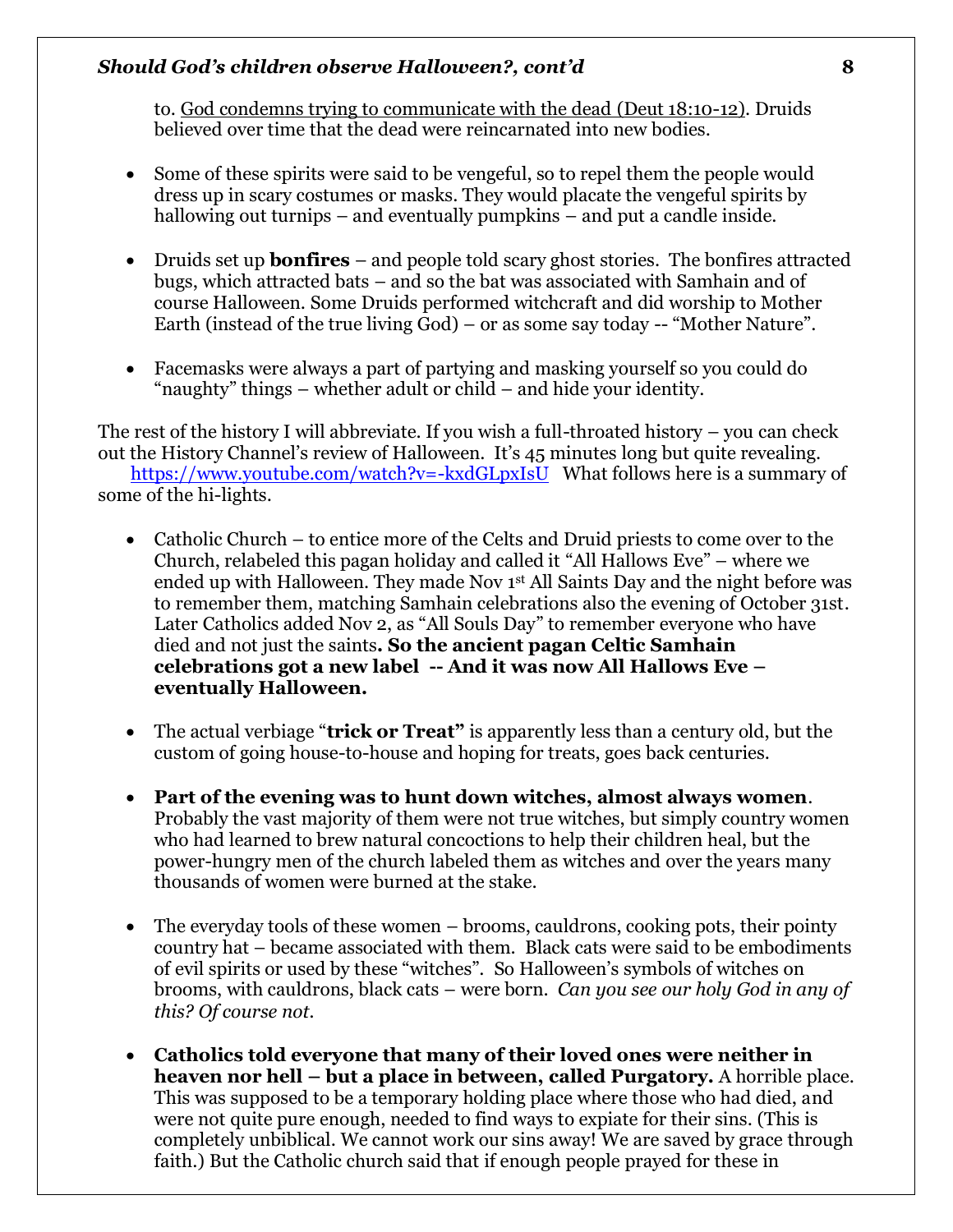Purgatory, they could be sprung from Purgatory to heaven. So adolescents in the middle Ages offered to pray for dead loved ones if they were given a treat – a muffin made up largely of raisins. Is Purgatory Biblical? NO. Is God in this, NO.

The original All Saints Day was kept on May 13. Later a Pope – Boniface IV, dedicated a once very pagan temple called the Pantheon (All the gods), in honor of the Virgin Mary and all martyrs and saints in 609 AD.

Later on a different Pope – Gregory III - dedicated a chapel in St Peter's in honor of all Saints (in the 730's AD**). Then finally in 837 AD, Pope Gregory IV ordered the official observance of this day – All Saints Day – to be November 1, and to be celebrated worldwide,** by the entire Catholic church everywhere.

This day that it was moved to  $-$  again  $-$  Nov  $1$   $-$  was the day after Samhain observances the evening before. So Catholics renamed the night before as "all Hallows eve" in honor of all the saints who had died – and it eventually became "Halloween". But it was clearly a mix of Catholic intentions and all the pagan ghosts, goblins, terror and horror of Samhain observances by the pagan Druids and Celts.

**But who cares? Catholics have always attempted to lure in the local peoples around the world by letting them keep their pagan customs** but just re-labeling them with something that appeared Christian. Nonsense!

- **Nov 5, 1605 a man named Guy (Guido) Fawkes** and several others, tried to blow up the British Parliament using gun powder and fireworks – but was caught, killed and quartered and I believe burned. For years afterwards, on the eve of Nov 5, all throughout England bonfires were lit and effigies of Guy Fawkes were burned. Being so close to Oct 31-Nov 2, I believe the "energy" of these 2 events helped each other. So in England they have Guy Fawkes Day or Bonfire night. *Was our Father in this? Of course not.*
- Eventually, if the adolescents weren't happy with their "treats" they started causing mayhem and destruction. Irish and Scottish immigrants to USA brought much of their Samhain traditions with them to America, so finally by the 1930's Halloween had become a very destructive night. So officials started trying to find ways to tamp down the destruction with parties, parades, socials, etc*. Is God into any wanton destruction like this?*
- After the Civil War, with 600,000 dead and many never identified ghost stories and stories of "the dead" coming back home became to proliferate in the 1860's and beyond. Much of this stuck to the Halloween stories. The large turnip with a candle morphed to the PUMPKIN – and jack-o-lantern with candle inside, and sometimes with a white sheet to look like a ghost. "Jack" was said to be a very evil man who was even too evil for Hell, so he was kicked out but then Satan gave him some coals of fire he could put in his pumpkin to help him see his away around. Hence, the pagan Jack O'Lantern was born. *Could God be in any of this? Of course not.*
- Eventually money-hungry businesses saw a source for lucrative profits and started **making cheap masks for children**. Originally these masks were of princes, pirates, cowboys and Indians, princesses, good witches and so on. (There are no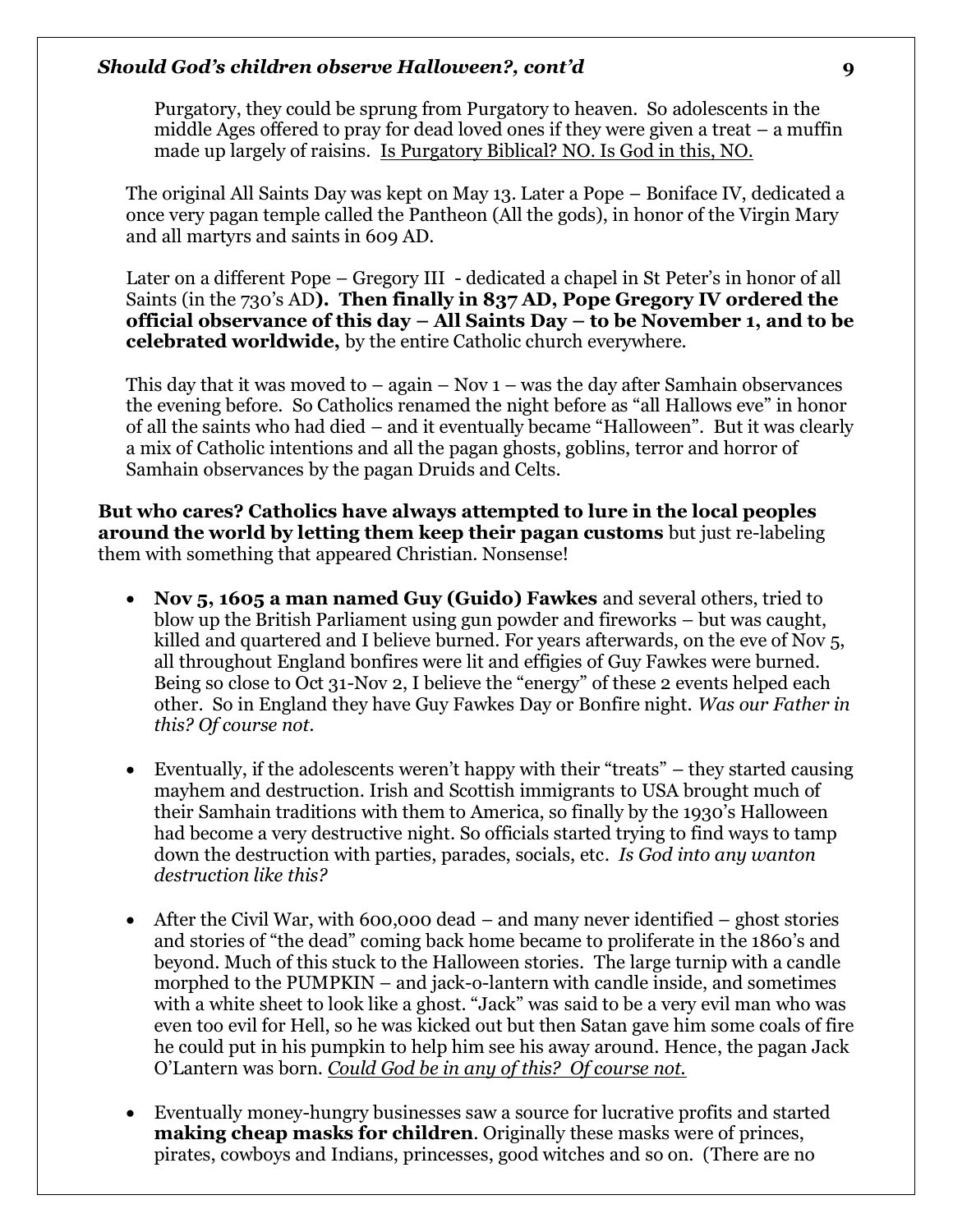good witches, folks, according to God's word). But they were cheap initially. Eventually, other companies started making more permanent better-quality masks and of course the mass-produced candies to hand out became a part of American Halloween. So the culture of masks and costumes and easy treats were encouraged.

• **Hollywood helped to promote the idea** initially that there were also good witches – such as in Cinderella and Wizard of Oz or I Dream of Jeannie.

Later on, Hollywood gave rise to the scary mask syndrome with the movie "Halloween" in 1978 plus its many sequels – and it sported a killer in a mask. From then on, the killer, scary masks were mass produced and sold to adults and children alike. Now, it's hard to watch any movie on TV in the few weeks leading up to Halloween without them being about terrifying killers and stalkers.

Children of God: we don't watch Halloween movies or scary movies that glorify killers and stalkers, OK? And it certainly does not glorify God when we do!

### **1 Corinthians 10:31**

"Therefore, whether you eat or drink, or **whatever you do, do all to the glory of God."**

- Eventually adults got more and more involved and now there are **Halloween parties for adults only**. Many of these outfits, especially for women, are designed to be – at best – "naughty" or sexy. The sexy nurse, the sexy prostitute outfits, and so on. We'll show some examples perhaps, without getting too graphic or risqué.
- Now there are adult-focused parades in liberal cities of Los Angeles, San Francisco, New York, Greenwich Village, and so on. *Is this of God? Of course not.*

**We could go on and on. Here's the point: even if there are some so-called "Christian" roots to Halloween, there's NOTHING in the Bible about it except to condemn seeking the dead, or witchcraft and demons. There's NOTHING in dark and evil Halloween that brings glory to God. Nothing.** Whatever the Catholics did on this day doesn't matter, since we believe what God tells us, not what men tell us.

It does NOT matter if you believe this day comes strictly from paganism – or if it came from Catholic Christianity. Just keep it simple and look at what the day is all about. It glorifies darkness, mischief, evil, demons, the dead, zombies, ghosts, witches, and symbols of darkness like bats, black cats, haunted houses – MUMMIES, blood, guts. Where could GOD be in ANY of that?

# **The contrast of the truth vs Halloween**

God's Holy days, by contrast, focus on the hope of eternal life and having a changed, resurrected, glorified body – not ghosts.

But we see a world that glorifies witchcraft. You find Harry Potter movies on the TV every single week. We must not be watching them. You find shows about ghosts, witchcraft, the living dead – NO, don't be part of those. Don't watch the pre-Halloween terrifying movies like Texas Chain Saw massacre, Scream, Psycho, The Exorcist, the Shining, Invasion of the Body Snatchers…. By the way, I have never watched a single one of those. I just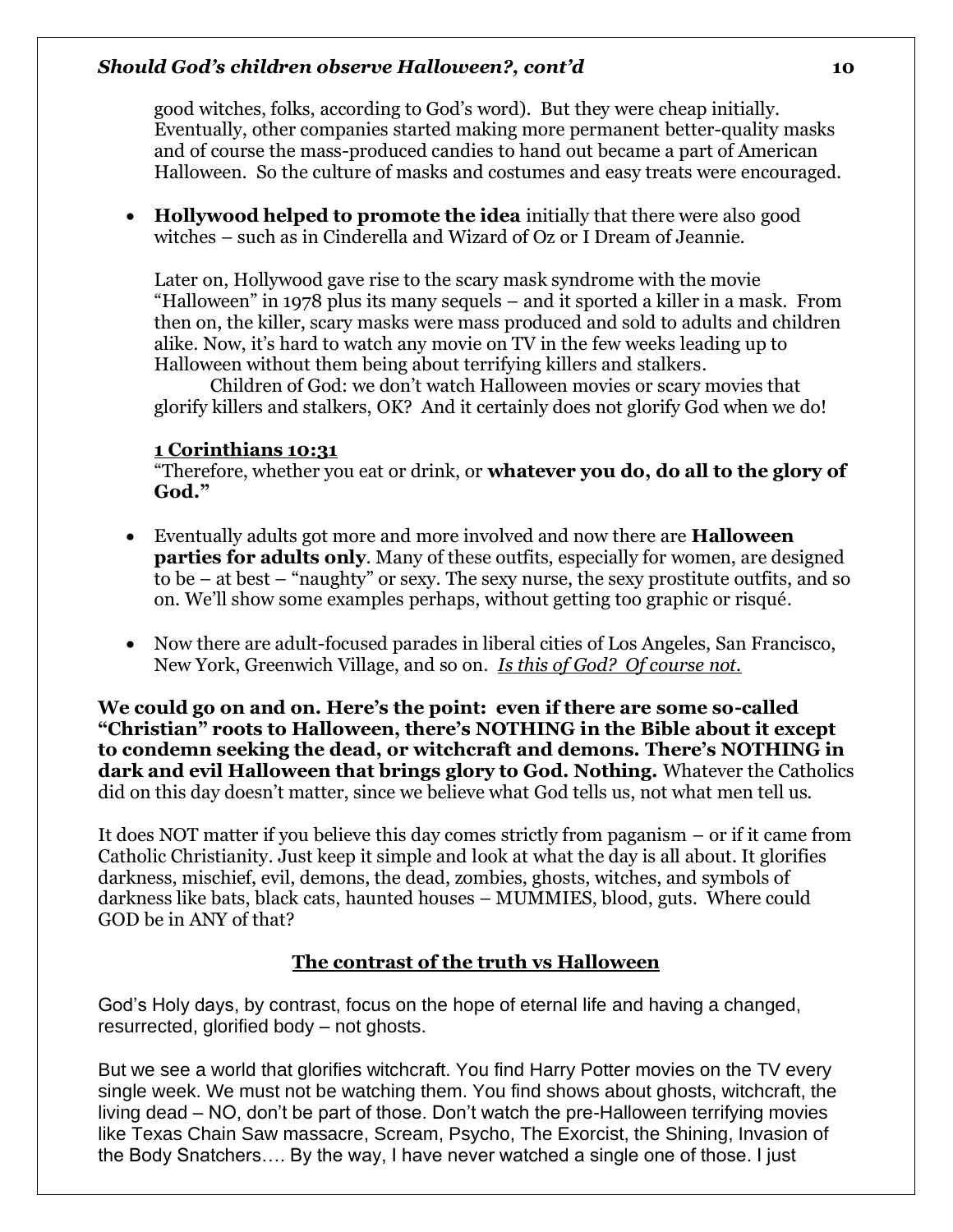Googled "Scariest movies ever." Please don't watch them. Poltergeist, Nightmare on Elm Street… and many more… we have NOTHING to do with these.

And what kind of MIND can produce movies like that? Who inspires those concepts? I'll tell you: Satan and his demons inspire those. No question. God's children will NOT participate in this evil day nor in any of the movies about aliens, witchcraft, body snatchers, demons, ghosts and the like. But movies like **Harry Potter** series have anesthetized us. NO Christian should ever read or watch any Harry Potter movies or books. Period.

Movies like **Bewitched, Cinderella, Ghost Busters and Casper, Sorcerer's Apprentice,** – have made us think ghosts and witches are OK. They are not. I do have a series of sermons on Demons by the way, if you want to learn what Scripture has to say about them. We must recognize they are real, but not fear them, for He who is in us, is greater than he who is in the world (1 John 4:4).

**God's children do not EVER go palm readers, fortune tellers, mediums who communicate with your dead loved ones.** Never, ever, and never just for fun. We do not get involved with witchcraft, wicca, sorcery – we just don't. We don't even get involved in the **HOROSCOPE**, as well. Not at all. I don't entertain anyone with an answer when they ask me what my "sign" is… that's not of God, folks.

### **Deuteronomy 18:10-12**

"There shall not be found among you anyone who makes his son or his daughter pass through the fire**, or one who practices witchcraft, or a soothsayer, or one who interprets omens, or a sorcerer,**

11 or one who conjures spells, or a medium, or a spiritist**, or one who calls up the dead. 12 For all who do these things are an abomination to YHVH**, and because of these abominations the Lord your God drives them out from before you."

Don't get seduced into the lukewarm teachings that Halloween is OK if you just focus on the kids and have tame outfits and masks. We cannot dabble into paganism and try to say you are also worshiping God.

# **1 Corinthians 10:21**

"**You cannot drink the cup of the Lord and the cup of demons; you cannot partake of the Lord's table and of the table of demons**."

Children need to be taught the right type of "fun". God loves feasts and celebrations, with laughter and joy. Halloween glorifies death, gore and being frightened – or scaring others.

Please do not bless Halloween trick-or-treating, or handing out candies and treats, or in any way participating in it. I'm trying to be super clear because so many sermons out there are compromising.

**We need to learn the truth about death and what happens** – and not give in to talk about ghosts and the walking dead. We Christians believe the day is coming when "Death has been swallowed up in victory" (1 Cor. 15:54). We understand that there is a coming "last trump" resurrection when the dead in Christ will rise first and be changed to spirit bodies, immortal and brilliant as the sun – as they rise to meet Christ in the air (1 Thess.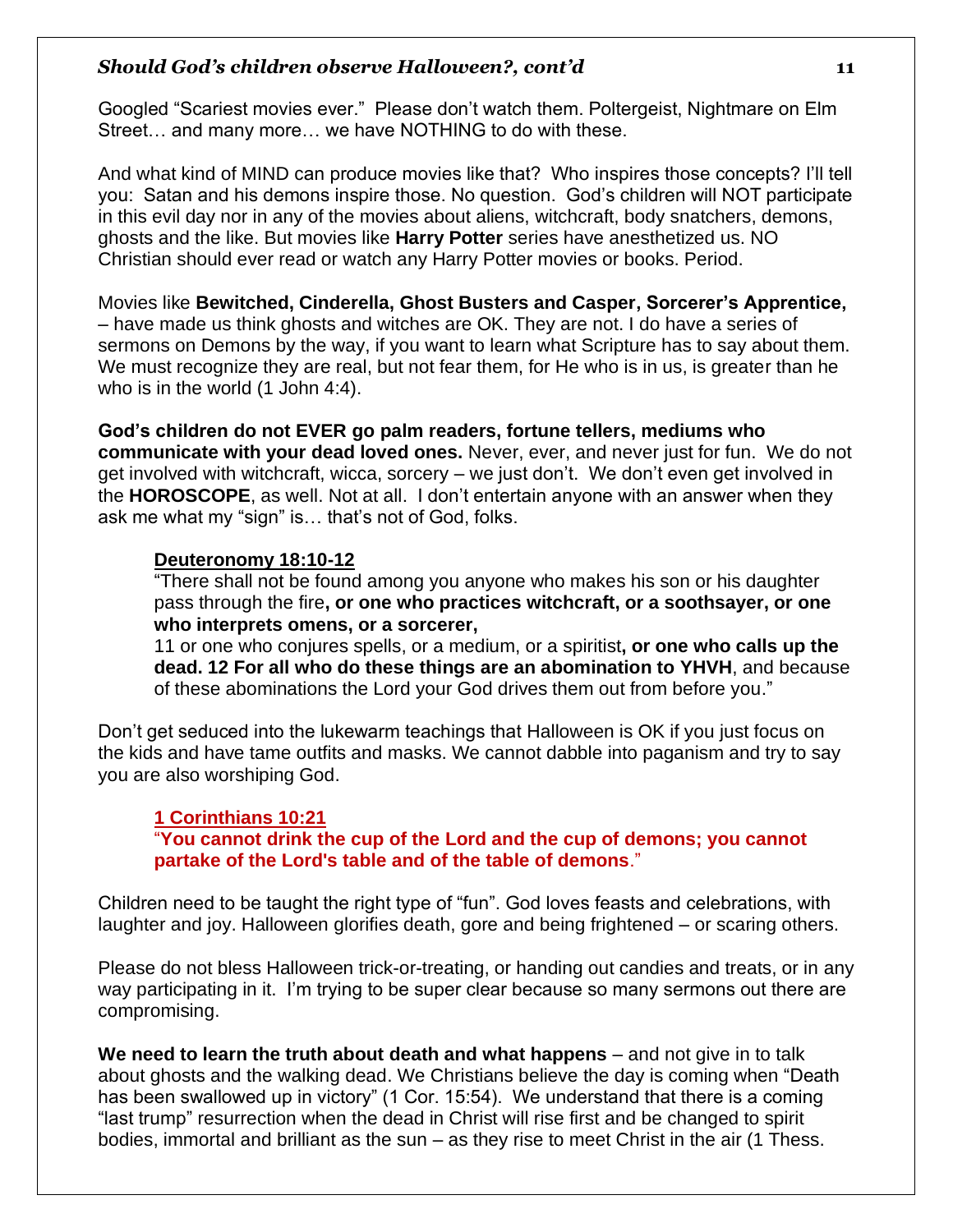4:16-17; 1 Cor. 15:50-53; Daniel 12:2-3). These are the truths we live by and teach our children.

We want no part of darkness or in parties – that especially for adults – are becoming more and more often promiscuous and sexual nowadays. We have nothing to do with wild parties, orgies, drunken parties or ones rife with drugs. I've heard some wear nothing at all except body paint. We are not a part of that.

If an activity is not glorifying to God, how can we be a part of it? We're told that in everything we do, we do for the glory of God (1 Cor. 10:31). How can we find any glory for God in Halloween?

# **How about just letting up on restraints one day a year?**

### **Romans 13:11-14**

"And do this, knowing the time, that now it is high time to awake out of sleep; for now our salvation is nearer than when we first believed.

12 The night is far spent; the day is at hand. *Therefore let us cast off the works of darkness* **and let us put on the armor of light.**

13 Let us walk properly, as in the day*, not in revelry and drunkenness, not in lewdness and lust, not in strife and envy*. 14 But put on the Lord Jesus Christ, and *make NO provision for the flesh*, to fulfill its lusts."

*Pretty clear. Isn't it? Frankly I'm looking forward to the great time we'll have when our Savior returns and then our Father comes down from heaven into a new heavens and earth…. Can't wait.* 

# **Revelation 21:23-24**

"The city had no need of the sun or of the moon to shine in it, for **the glory of God illuminated it. The Lamb is its light.**

24 And the nations of those who are saved shall walk in its **LIGHT**, and the kings of the earth bring their glory and honor into it."

**So I can't think of any worldly celebration that is so obviously, patently and clearly EVIL – on its face – than Halloween. If you're a child of God, we're DONE with the ways of this world – especially on days it glorifies darkness, Satan, demons, ghosts, goblins, witches….** 

**NO, we have nothing to do with that. Period. There's no leeway here. None.** If you're planning to be involved in Halloween this year, I hope I caught you in time. If not, please don't ever be involved with it again. Ever. If you don't see the evil behind this day… I worry for you.

# **2 Corinthians 6:14-16**

"Do not be unequally yoked together with unbelievers. For what fellowship has righteousness with lawlessness? **And** *what communion has light with darkness?*

15 And *what accord has Christ with Belial?* Or what part has a believer with an unbeliever?